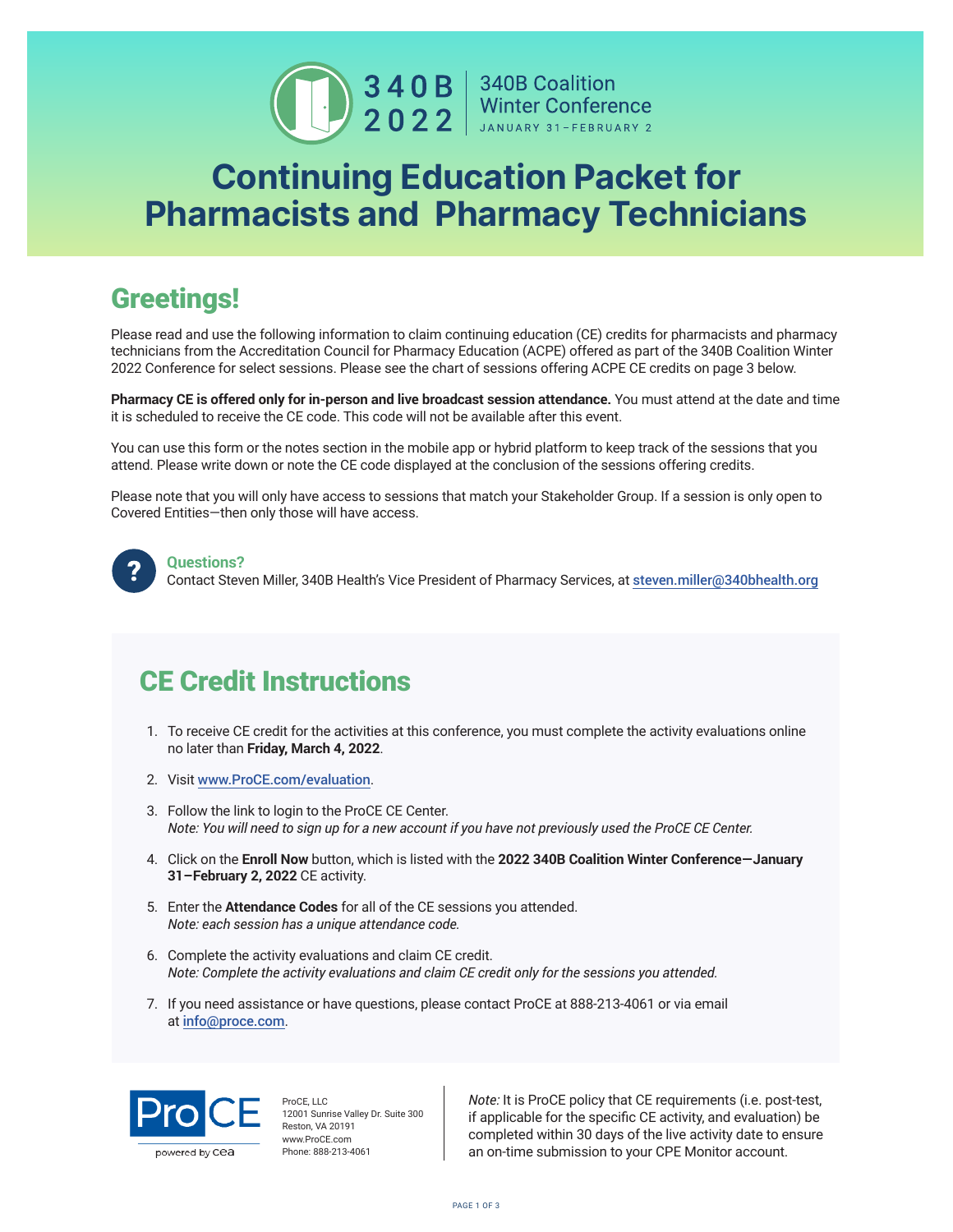

|                         | <b>JANUARY 31, 2022</b>                                                                                    |                        |                          |                  |  |  |
|-------------------------|------------------------------------------------------------------------------------------------------------|------------------------|--------------------------|------------------|--|--|
| <b>Time</b>             | <b>Session Title</b>                                                                                       | <b>Attendance Code</b> | ACPE UAN                 | <b>CPE Hours</b> |  |  |
| 1:30-2:45 PM            | 340B Essentials, Part 1: An Introduction to Key 340B<br>Requirements & Concepts (WC22)                     |                        | 0221-9999-22-043-L04-P/T | 1.25             |  |  |
|                         | Audit Workshop Part 1: Preparing for 340B Audits (WC22)                                                    |                        | 0221-9999-22-044-L04-P/T |                  |  |  |
| $3:45 - 5:00$ PM        | 340B Essentials Part 2: Building Your 340B Knowledge<br>and Network (WC22)                                 |                        | 0221-9999-22-045-L04-P/T | 1.25             |  |  |
|                         | Audit Workshop Part 2: Nuts & Bolts: 340B Audit Data<br>(WC22)                                             |                        | 0221-9999-22-046-L04-P/T |                  |  |  |
| <b>FEBRUARY 1, 2022</b> |                                                                                                            |                        |                          |                  |  |  |
| <b>Time</b>             | <b>Session Title</b>                                                                                       | Attendance Code        | <b>ACPE UAN</b>          | <b>CPE Hours</b> |  |  |
| $6:45 - 8:00$ AM        | Lessons from the Field (Part 1) (WC22)                                                                     |                        | 0221-9999-22-047-L04-P/T | 1.25             |  |  |
|                         | Advancing the Role of Pharmacy Technicians in 340B<br>(WC22)                                               |                        | 0221-9999-22-048-L04-P/T |                  |  |  |
| $8:00 - 9:00$ AM        | Welcome and The State of 340B (WC22)                                                                       |                        | 0221-9999-22-049-L04-P/T | 1.0              |  |  |
| $9:00 - 10:00$ AM       | Keynote Address: J.D. Kleinke, Medical Economist and<br>Health Care Expert (WC22)                          |                        | 0221-9999-22-050-L04-P/T | 1.0              |  |  |
| $11:00$ AM-<br>12:15 PM | 340B and Beyond: Identifying the Right Team to Address<br>340B and 340B-Related Compliance Issues (WC22)   |                        | 0221-9999-22-051-L04-P/T | 1.25             |  |  |
|                         | <b>Contract Pharmacy Operations and Practices (WC22)</b>                                                   |                        | 0221-9999-22-052-L04-P/T |                  |  |  |
|                         | The Medicare Cost Report for the Hospital Pharmacist<br>(WC22)                                             |                        | 0221-9999-22-053-L04-P/T |                  |  |  |
|                         | C-Suite Perspectives: Pursuing 340B Opportunities<br>(WC22)                                                |                        | 0221-9999-22-054-L04-P/T |                  |  |  |
|                         | The Role of 340B in HIV Prevention (WC22)                                                                  |                        | 0221-9999-22-055-L04-P/T |                  |  |  |
|                         | CHC Expert Session 1: Tips and Tricks: A "How To"<br><b>Session for Operational Excellence (WC22)</b>      |                        | 0221-9999-22-056-L04-P/T |                  |  |  |
|                         | <b>Managing Information System Transitions (WC22)</b>                                                      |                        | 0221-9999-22-057-L04-P/T |                  |  |  |
| 1:30-2:45 PM            | Strategies to Prevent Duplicate Discounts (WC22)                                                           |                        | 0221-9999-22-058-L04-P/T | 1.25             |  |  |
|                         | 340B Analysts: Configuring Data (WC22)                                                                     |                        | 0221-9999-22-059-L04-P/T |                  |  |  |
|                         | Recapping Manufacturer Policies Regarding Contract<br>Pharmacy and Significant Developments (WC22)         |                        | 0221-9999-22-060-L04-P/T |                  |  |  |
|                         | Navigating HRSA Audits and Taking Corrective Action<br>(WC22)                                              |                        | 0221-9999-22-061-L04-P/T |                  |  |  |
|                         | Federal and State Payer Developments and Trends<br>(WC22)                                                  |                        | 0221-9999-22-062-L04-P/T |                  |  |  |
|                         | 340B: Investing Beyond the Four Walls (WC22)                                                               |                        | 0221-9999-22-063-L04-P/T |                  |  |  |
|                         | CHC Expert Session 2: The Value Proposition for MTM: It's<br>About Quality and Cost-Effective Care! (WC22) |                        | 0221-9999-22-064-L04-P/T |                  |  |  |
|                         | California Roundtable (WC22)                                                                               |                        | 0221-9999-22-065-L04-P/T |                  |  |  |
| $3:45 - 5:00$ PM        | <b>Community Health Centers (WC22)</b>                                                                     |                        | 0221-9999-22-066-L04-P/T | 1.25             |  |  |
|                         | Family Planning/STD Clinics (WC22)                                                                         |                        | 0221-9999-22-067-L04-P/T |                  |  |  |
|                         | Hospitals (WC22)                                                                                           |                        | 0221-9999-22-068-L04-P/T |                  |  |  |
|                         | Hemophilia Treatment Centers (WC22)                                                                        |                        | 0221-9999-22-069-L04-P/T |                  |  |  |
|                         | 340B Service Providers (WC22)                                                                              |                        | 0221-9999-22-070-L04-P/T |                  |  |  |
|                         | HIV Clinics/ADAPs/HIV Providers (WC22)                                                                     |                        | 0221-9999-22-071-L04-P/T |                  |  |  |

*continued on next page*